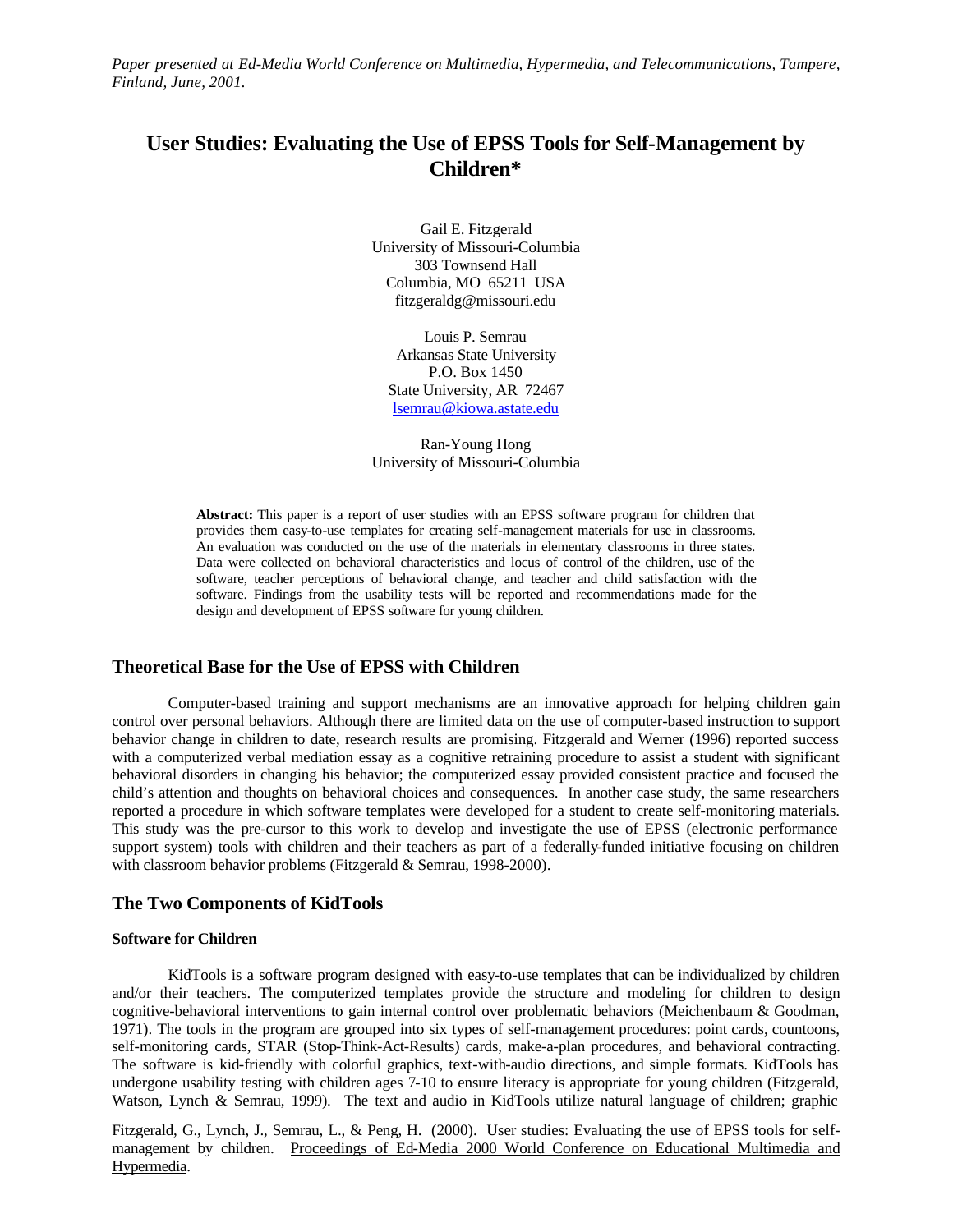*Paper presented at Ed-Media World Conference on Multimedia, Hypermedia, and Telecommunications, Tampere, Finland, June, 2001.*

characters serve as "guides" to the different tools; and audio directions are provided to supplement the simplified text instructions.

KidTools is designed for children to use independently on classroom computers. To use the templates, the child simply clicks on "hot words" on the template form to enter personalized content and then prints the completed form for use in the classroom. The program automatically enters the child's name, date, and establishes an audit trail for record keeping purposes and user studies.

#### **Resources for Educators**

The package includes a resource information database that provides educators and parents with information to assist children in using KidTools. The infobase includes descriptive information for each type of procedure, steps for implementation, a variety of examples for students, troubleshooting tips, and recommended resources. Teachers introduce children to KidTools and troubleshoot the procedures as they are implemented in classrooms. This information resource component has been developed in conjunction with KidTools. Thus, the EPSS software package integrates references, guidance, and tools to support real-world classroom jobs.

## **Evaluation Study**

The implementation of KidTools was evaluated with children, ages 7-10, in elementary classrooms in three states. Based on a teacher nomination process, children were selected to participate if (a) showing behavioral difficulties in classroom settings, or (b) having personal habits that could be improved through a self-management process. Each child utilized KidTools under the guidance of the classroom teacher for a two-month period. The process of identifying behaviors and selecting the tools for self-management were negotiated between the child and the teacher. Each classroom was supported by a project researcher who provided an orientation to the procedures and materials and responded to teacher questions as needed. Participants were also invited to participate in virtual online conference regarding self-management procedures and the use of KidTools.

Data collection instruments included: 1) an internal-external scale for children to ascertain the child's perceptions of internal versus external behavior control in school, and 2) a behavior rating scale filled out by the teacher to rate the presence of 45 problematic behaviors. Audit trails stored on the children's computer disks were analyzed for tool selection, content, and frequency of use. In addition, samples of the materials children created with the tools were examined as indicators of progress. Participating teachers were interviewed at the close of the project regarding use of the tools, perceived impact on children's behavior, usability of the resource information database, satisfaction with the software tools, and recommendations for improvement.

# **Conclusions from the Data**

- 1. Observe and listen to children during design and development. Children can be important partners in the design process (Druin, 1999). Our involvement of children led to the addition of spoken text, simplified directions, and easy start-over options.
- 2. Gather feedback from children as users in their own settings. Children have different ideas than adults. Usage needs to be examined within the context of use.
- 3. Ease of use is critical for teacher acceptance. Teachers have minimal time to read manuals, troubleshoot software, and stand over children giving constant help.
- 4. Offer orientation and support for teachers. Teachers may not be familiar with the philosophy, approaches, and pre-requisites needed for effectively using KidTools. Hold an overview session, demonstrate the software, and discuss different implementation methods. Provide assistance and modeling in the classroom when needed.

Fitzgerald, G., Lynch, J., Semrau, L., & Peng, H. (2000). User studies: Evaluating the use of EPSS tools for selfmanagement by children. Proceedings of Ed-Media 2000 World Conference on Educational Multimedia and Hypermedia.